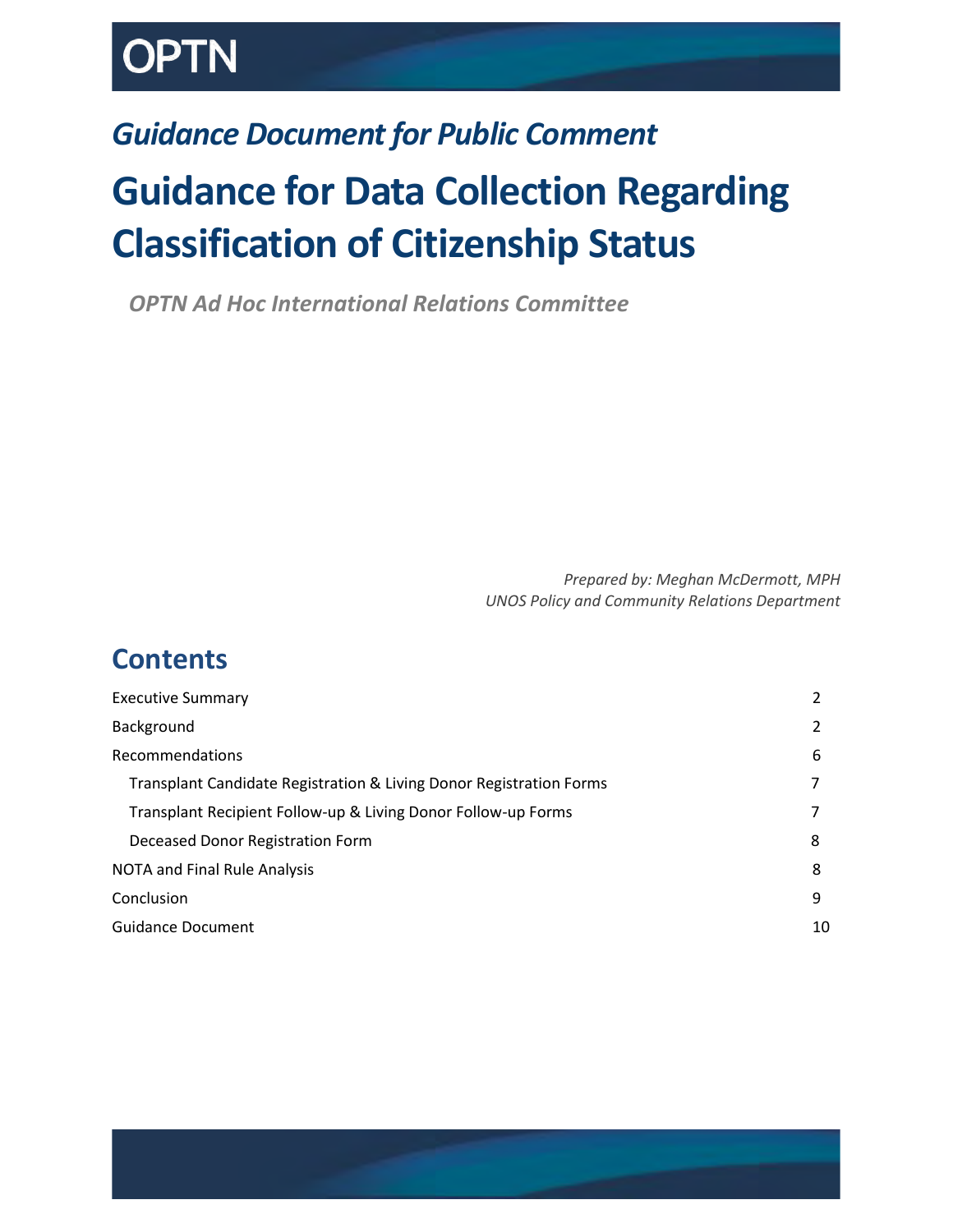# **Guidance for Data Collection Regarding Classification of Citizenship Status**

*Sponsoring Committee: Ad Hoc International Relations Public Comment Period: August 3, 2021 – September 30, 2021*

# <span id="page-1-0"></span>**Executive Summary**

The OPTN Ad Hoc International Relations Committee (hereinafter "the Committee"), in its role as advisory to the OPTN Board of Directors, proposes a guidance document to address the classification of citizenship status in OPTN data. The citizenship status data element is collected on the Transplant Candidate Registration (TCR), Living Donor Registration (LDR), and Deceased Donor Registration (DDR) forms, which are submitted by transplant programs and organ procurement organizations (OPOs) upon the registration of all organ transplant candidates, living donors, and deceased donors. The data collected from the citizenship status field is utilized for monitoring patient safety and analyzing trends to inform the development of evidence-based policies. The citizenship status data element presents unique challenges for transplant programs and OPOs that capture and report due to differing interpretations of the various citizenship status categories. Upon review of current data and literature, as well as a member request for guidance, the Committee decided that guidance on the citizenship status data element was needed to promote accurate data collection. The proposed document seeks to provide guidance in order to improve data collection by addressing accurate classification of citizenship status at registration as well as accurate, complete, and timely follow-up data collection in regards to citizenship status.

# <span id="page-1-1"></span>**Background**

Throughout this document the term 'citizenship status' refers to the OPTN data collection element "citizenship status". This OPTN data element collects information on citizenship, residency, and country of origin. It is not within the OPTN's function to discern legality of immigration status of patients. Therefore, statements and guidance within this document focus solely on accurately collecting citizenship status as it pertains to OPTN data collection.

The Committee is charged by the OPTN Board of Directors with reviewing issues related to non-U.S. citizens/non-U.S. resident (NCNR) transplant patients. The Committee works within this charge to address topics related to NCNR patients who enter the U.S. for transplant as well as U.S. candidates who seek transplant in other countries. In order to accurately review emerging issues as well as make informed decisions, quality data is essential for the Committee.

*OPTN Policy 17.1.C: Report of Activities Related to The Transplantation of Non-US Citizens/Non-US Residents* requires the Committee to "prepare and provide public access to an annual report of transplant hospital activities related to the registration and transplantation of non-US citizens/non-US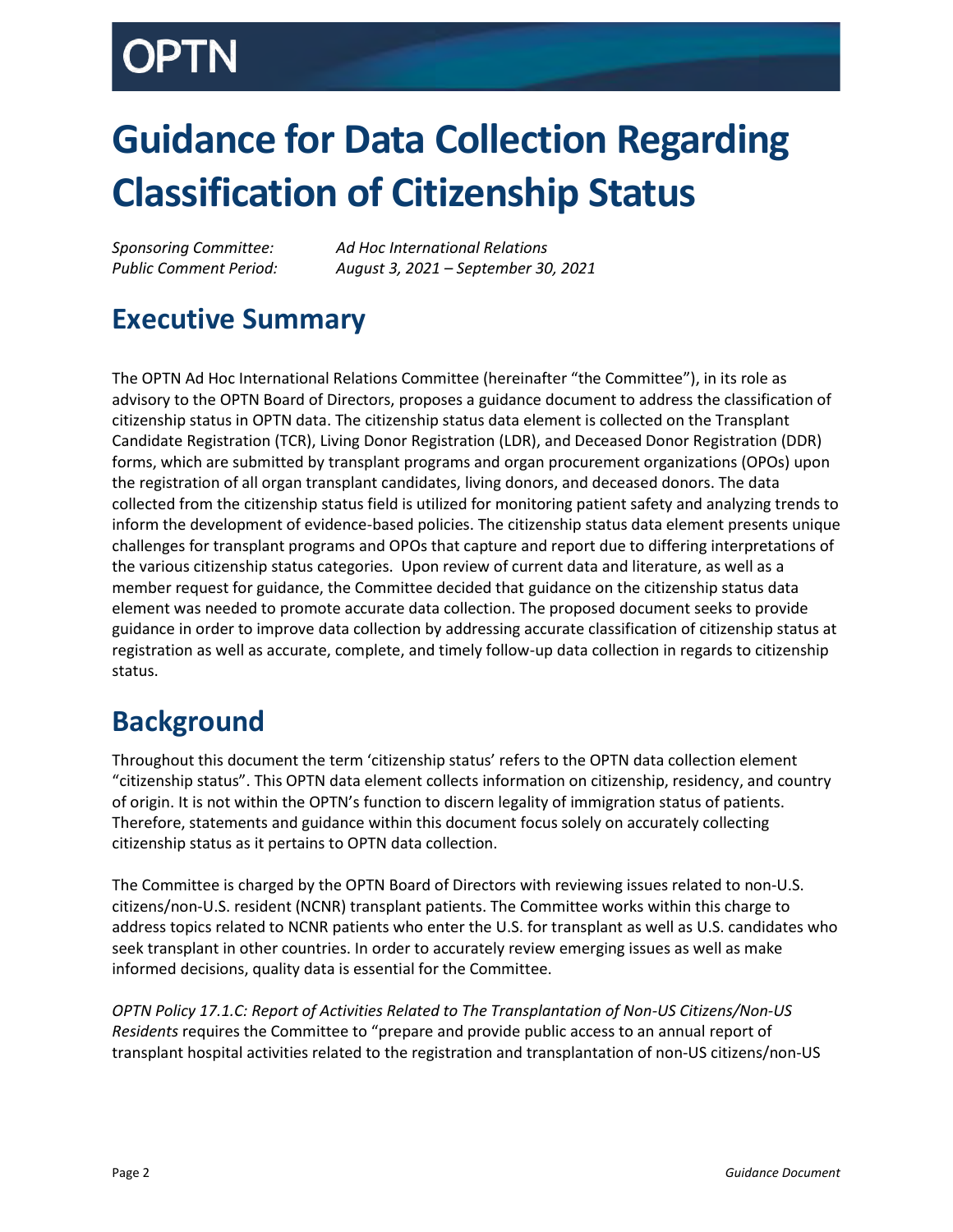residents."<sup>1</sup> The Committee has sought to bring transparency to activity related to NCNR transplant patients through review of their annual data report, as well as data collection changes.<sup>2</sup> The Committee continues to bring transparency to NCNR patient transplant activity by proposing a document to further guide the transplant community on the OPTN citizenship status data element in order to improve accurate data collection.

The OPTN collects citizenship status on transplant candidates, living donors, and deceased donors. The citizenship status data element is the sole data element that allows the OPTN to review citizenship, residency, and country of origin of its patient and donor population, pursuant to OPTN Policy.<sup>3</sup> The collection of these data elements lends to gathering demographic data on patients, and enabling health care professionals appropriately plan, with the intent of improving follow-up data submission rates.

In 2011, the OPTN Board of Directors approved changes to the citizenship status data collection field, a data collection proposal sponsored jointly by the Committee and the OPTN Ethics Committee. The Committees were interested in quantifying the number of individuals who travel to the U.S. for transplant in order to understand the magnitude of "transplant tourism", as outlined in the *Declaration of Istanbul on Organ Trafficking and Transplant Tourism.<sup>4</sup>* The Committees' interest in quantifying transplant tourism was to better analyze whether the U.S. was impairing its ability to provide transplants for its residents due to NCNR patients entering the U.S. to undergo organ transplantation from deceased organ donors.<sup>5</sup> The proposal deleted the term "alien" and proposed the terms "resident and "non-resident", as residency is important to understand transplant tourism within the U.S.<sup>6</sup> The citizenship status data collection changes (Table 1) were implemented in UNet in 2012.<sup>7</sup>

The UNet $<sup>5M</sup>$  Help Documentation definitions were updated in conjunction with the citizenship status</sup> data element change. The main distinction to note is that, prior to the data elements changes in 2011, residency was previously based on legal immigration status, whereas, post 2011 changes, it is defined as where the patient considers their primary place of residence.<sup>8</sup> The following are data definitions for the citizenship status data element as they currently appear in UNet Help Documentation<sup>9</sup>.

- **U.S. Citizen**: A United States citizen by birth or naturalization.
- **Non-U.S. Citizen/U.S. Resident**: A non-citizen of the United States for whom the United States is the primary place of residence.
- **Non-U.S. Citizen/Non-U.S. Resident, Traveled to U.S. for Reason Other Than Transplant**: A non-citizen of the United States for whom the United States is not the primary place of residence, and who came to the U.S. for a reason other than transplant.

 $\overline{a}$ <sup>1</sup> OPTN Policy 17.1.C, Report of Activities Related to The Transplantation of Non-US Citizens/Non-US Residents (June, 2021). <sup>2</sup> 2019 Annual Report of Non-U.S. Resident Transplant Activity, OPTN Ad Hoc International Relations Committee. Available at

https://optn.transplant.hrsa.gov/.

<sup>&</sup>lt;sup>3</sup> OPTN Policy 17.1.B: Review of Non-US Citizens/Non-US Residents, and 17.1.C: Report of Activities Related to the Transplantation of Non-US Citizens/Non-US Residents.

<sup>4</sup> Steering Committee of the Istanbul Summit. Organ trafficking and transplant tourism and commercialism: The Declaration of Istanbul. *Lancet* (2008) 372: 5–6.

<sup>5</sup> Report to the Board of Directors, OPTN/UNOS Ad Hoc International Relations Committee, June 28, 2011.

<sup>6</sup> Glazier, A., et al. "Organ transplantation for nonresidents of the United States: A policy for transparency", *American Journal of Transplantation* (2014): 14; 1740-1743.

<sup>7</sup> 2019 Summary of Non-US Resident Transplant Activity, OPTN Ad Hoc International Relations Committee. Available at https://optn.transplant.hrsa.gov/.

<sup>8</sup> *Proposed Revisions to and Reorganization of Policy 6.0,* OPTN Ad Hoc International Relations Committee & OPTN Ethics Committee, 2011*.*

<sup>9</sup> UNet<sup>SM</sup> Help Documentation, as of June 2021.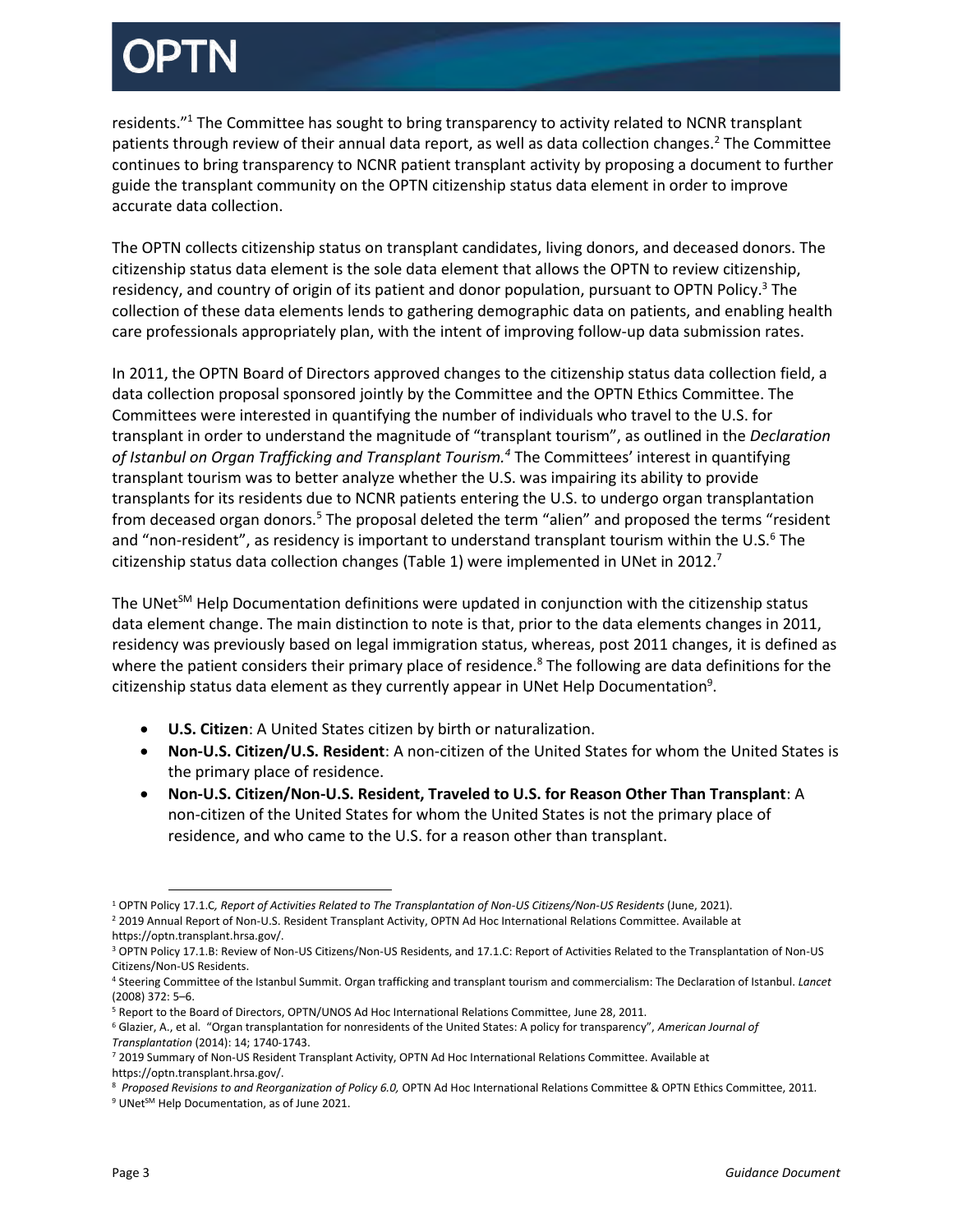**Non-U.S. Citizen/Non-U.S. Resident, Traveled to U.S. for Transplant**: A non-citizen of the United States for whom the Unites States is not the primary place of residence, and who came to the U.S. for the purpose of transplant.

| Prior to 2011                                                                                                                                                                              | <b>Current</b>                                                                                                                                                                                                                                                                                                                        |
|--------------------------------------------------------------------------------------------------------------------------------------------------------------------------------------------|---------------------------------------------------------------------------------------------------------------------------------------------------------------------------------------------------------------------------------------------------------------------------------------------------------------------------------------|
| Citizenship status data field categories on the<br>TCR & LDR forms:<br>U.S. Citizen<br>$\bullet$<br><b>Resident Alien</b><br>Non-Resident Alien, Year of Entry to the<br>$\bullet$<br>U.S. | Citizenship status data field categories on the<br>TCR & LDR forms:<br>U.S. Citizen<br>Non-U.S. Citizen/U.S. Resident<br>$\bullet$<br>Non-U.S. Citizen/Non-U.S. Resident,<br>$\bullet$<br>Traveled to U.S. for Reason Other than<br>Transplant<br>Non-U.S. Citizen/Non-U.S. Resident,<br>$\bullet$<br>Traveled to U.S. for Transplant |
| Citizenship status data field categories on the<br>DDR form:<br>U.S. Citizen<br><b>Resident Alien</b><br>Non-Resident Alien, Specify Home<br>$\bullet$<br>Country                          | Citizenship status data field categories on the<br>DDR form:<br>U.S. Citizen<br>$\bullet$<br>Non-U.S. Citizen/U.S. Resident<br>$\bullet$<br>Non-U.S. Citizen/Non-U.S. Resident<br>$\bullet$                                                                                                                                           |

### **Table 1: Citizenship Status Data Element Changes**

The Committee utilizes data from the citizenship status data element for their annual report which analyzes activities related to the transplantation of non-U.S. citizen/non-U.S. residents, per *OPTN Policy 17.1.C.* Historically, the Committee also utilized this data to identify transplant programs who reported more than 5% of their deceased donor transplants recipients were non-U.S. citizens. The OPTN removed this provision from policy, often referred to as the "5% Rule", because it was widely misunderstood as a 5% cap on a transplant program's ability to list and transplant non-U.S. citizens. Currently, per *OPTN Policy 17.1.B: Review of Non-U.S. Citizens/Non-U.S. Resident Registrations and Transplants*, the Committee may request transplant programs to provide additional information regarding registrations or transplant of NCNR patients.<sup>10</sup>

Given the Committee's charge, the Committee sought to better understand transplant activity in the U.S. by analyzing citizenship status data. During the summer of 2020, the Committee developed and sent a Program Information Request to 75 transplant programs. The purpose of the Program Information Request was to better understand transplant programs' policies and practices regarding acceptance of NCNR as transplant patients. The Committee sent their Program Information Request to heart, liver, and kidney programs who met both of the following conditions during any single year from 2017-2019:

- Greater than 5% NCNR registrations or deceased donor transplants for a specific organ
- Greater than 5 NCNR registrations or deceased donor transplants for a specific organ

The Program Information Request had a 44% response rate. 48% of programs that responded indicated their program does not have a formal process for accepting NCNR candidates. 32 of the 33 programs

 $\overline{\phantom{a}}$ <sup>10</sup> OPTN Policy 17.1.B, *Review of Non-U.S. Citizens/Non-U.S. Resident Registrations and Transplants (June 2021).*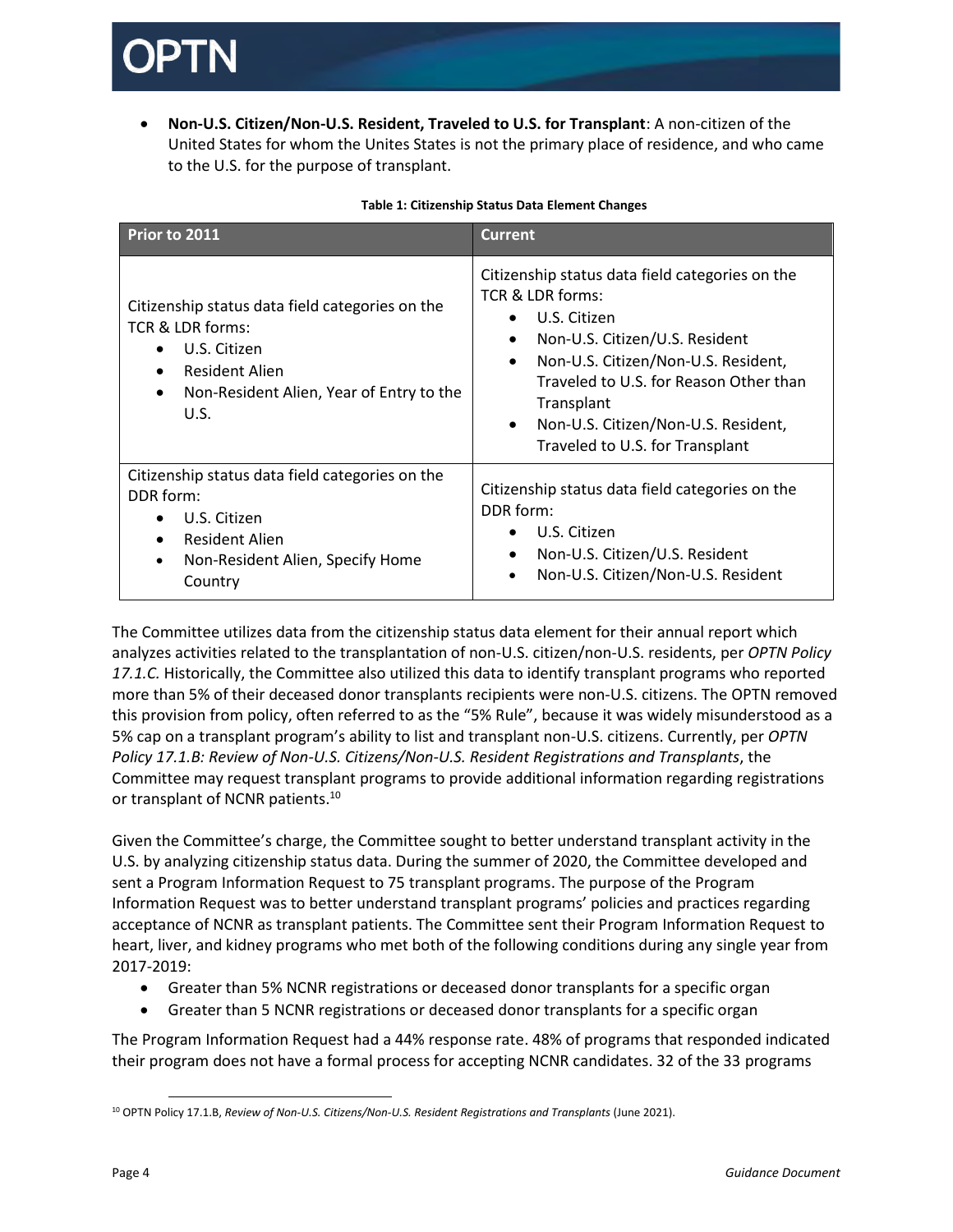indicated that their program evaluates the resources available to support NCNR candidates. Programs also provided responses on the documents or processes utilized to establish a NCNR candidate. 20 programs cited the patient (i.e. self-reporting) as the process used to establish a NCNR candidate, while other responses were evenly spread across utilization of passports, referring physicians, family, or government issued evidence.

The Program Information Request results indicated the majority of programs did not know whether their NCNR candidates' country of origin had a transplant program for the organ needed, and did not know whether their NCNR candidates had sought transplant services in their country of origin. While 66% of programs reported having processes to ensure pre-transplant and post-transplant follow-up care, for NCNR patients, literature reported a 10-20 % lower rate of follow-up data submission for living donor NCNR liver and kidney recipients compared to U.S. citizen living donor liver and kidney recipients starting at one-year follow-up reporting.<sup>11</sup> Additional literature reported similar trends for follow-up data submission of deceased donor NCNR liver and heart recipients.<sup>12</sup>

The Committee also reviewed literature related to living donors, as there are living donors from outside of the U.S. who donate organs within the U.S. One peer-reviewed article, which analyzed a cohort of living kidney donors from 2000-2016, showed follow-up rates for NCNR living kidney donors were lower compared to U.S. citizen living kidney donors. U.S. citizen living kidney donor follow-up rates varied between about 65% - 75% for six-month, twelve-month, and twenty-four-month follow-up. In contrast, NCNR living kidney donor follow-up rates varied between about 30% – 45% for six-month, twelvemonth, and twenty-four-month follow-up.<sup>13</sup>

In addition to the results from the Program Information Request, as well as review of current literature and data, the Committee reviewed member questions. A few transplant programs requested clarification on how to accurately enter citizenship status. One specific member question that the Committee reviewed stated that they had been inaccurately capturing citizenship status and requested guidance on categorizing patients as NCNR in order to submit better quality data.<sup>14</sup> The Committee concluded that it would be beneficial to further guide the transplant community on the required citizenship status data submitted to OPTN.

The Committee discussed the possibility of a data collection project; however, it was decided that the citizenship status data element, as well as data definitions were acceptable. The Committee moved forward with developing a guidance document by outlining the following goals for the guidance document:

- Accurate data collection
- Adherence to data collection
- Awareness of citizenship status data element
- Share best practices for accurate, complete, and timely data collection

Additionally, during the development of the guidance document, the Committee sought feedback from the OPTN Data Advisory, Minority Affairs, and Transplant Administrators Committees. The Committee received positive support from OPTN collaborating committees. Feedback reinforced the Committee's

l  $11$  OPTN data from January 1, 2016 – December 31, 2019.

<sup>12</sup> OPTN data as of January 22, 2021.

<sup>13</sup> Ammary, F., et al. "The landscape of international living kidney donation in the United States", *American Journal of Transplant*, (2019) 19(7): 2009-2019.

<sup>14</sup> September 8, 2020 meeting summary, OPTN Ad Hoc International Relations Committee. Available at https://optn.transplant.hrsa.gov/.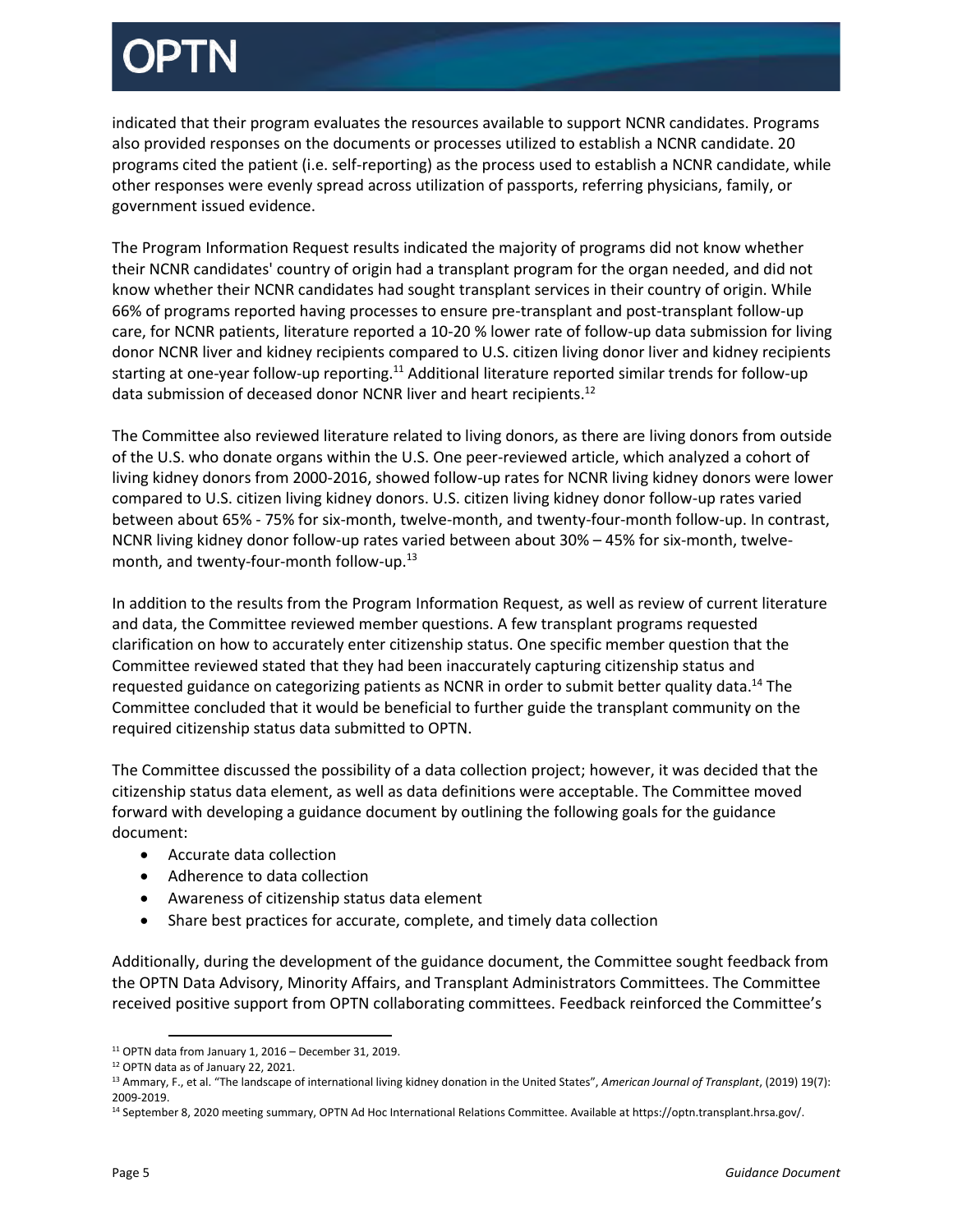decision to address how the citizenship status data element is utilized in order to gain patient trust, as well as address the importance of collecting citizenship status data on deceased donors.

Through feedback from the community and member questions, the Committee found the transplant community had a lack of clarity on the OPTN citizenship status data element, which is collected on the TCR, LDR, and DDR forms. The Committee decided to develop a document to provide the transplant community guidance on the classification of citizenship status. The guidance document addresses accurate capture of citizenship status at registration, as well as the accurate, complete, and timely collection of follow-up data. The guidance document addresses how citizenship status data is utilized with the aim of creating trust and transparency between patients and providers in order to increase the accuracy of reported data.

Accurately capturing the citizenship status of transplant candidates, living donors, and deceased donors is important for the overall integrity and quality of OPTN data. Accurate capture of data allows for analyses to be performed in order to identify and review current trends, and subsequently develop evidence-based policy, if needed. The collection of the citizenship status data element aligns with the OPTN Principles of Data Collection: specifically the data element fulfills the principle of developing transplant, donation, and allocation policies.<sup>15</sup>

Additionally, it is critical for transplant centers to consider the obstacles of accurate, complete, and timely follow-up data submission, given a patient's citizenship status, during the evaluation process. Due consideration of follow-up data submission related obstacles allows programs to take the necessary measures to ensure accurate reporting and OPTN record maintenance as well as ensure stewardship of organs, regardless of citizenship status. Accurate collection of citizenship status allows health care professionals to appropriately plan, with the intent of improving rates of follow-up data submission. Lastly, the guidance document highlights the importance of collecting citizenship status for deceased donors on the DDR.

## <span id="page-5-0"></span>**Recommendations**

The Committee submits the proposed document to provide guidance to transplant programs and OPOs on accurately capturing the citizenship status data element. Per *OPTN Policy 18.1: Data Submission Requirements,* members must report accurate data to the OPTN. <sup>16</sup> The guidance document addresses the purpose of collecting the citizenship status of transplant candidates, living donors, and deceased donors as well as how this data is utilized. The document provides guidance on how to accurately categorize individuals as U.S. citizen, non-U.S. citizen/U.S. resident (NCR), NCNR traveling to U.S. for transplant, and NCNR traveling to U.S. for reason other than transplant, on the OPTN data collection forms. The document provides guidance for how health care professionals can appropriately plan for accurate, complete, and timely follow-up data submission of the Transplant Recipient Follow-up (TRF) and Living Donor Follow-up (LDF) forms, given a patient's citizenship status.

 $\overline{\phantom{a}}$ 

<sup>15</sup> "Principles of Data Collection," OPTN (June 2021). Available at https://optn.transplant.hrsa.gov/members/committees/data-advisorycommittee/.

<sup>16</sup> OPTN Policy 18.1, *Data Submission Requirements* (June 2021).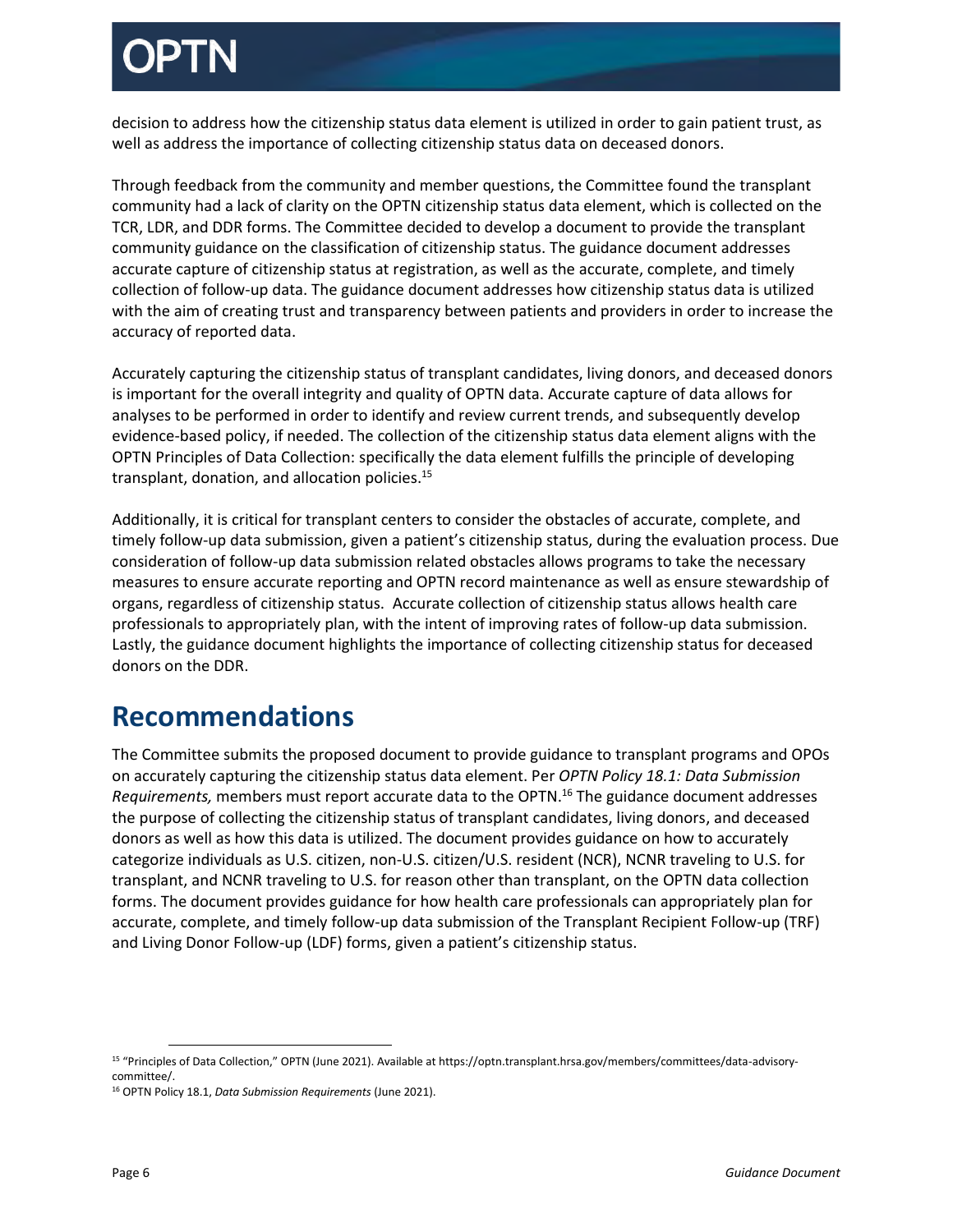## <span id="page-6-0"></span>Transplant Candidate Registration & Living Donor Registration Forms

The TCR and LDR forms are data collection tools which capture citizenship status at time of registering transplant candidates and living donors. The TCR must be submitted by the transplant hospital 30 days after the transplant hospital registers the candidate on the waiting list<sup>17</sup>, and the LDR must be submitted by the recovery hospital 60 days after submission of the living donor feedback form, as outlined in *OPTN Policy 18.1: Data Submission Requirements*. 18

Data collected from the citizenship status field is neither used for punitive measures against programs nor for determining patient access to transplant. *OPTN Policy 5.4.A: Nondiscrimination in Organ Allocation* states "a candidate's citizenship or residency status in the United States must not be considered when allocating deceased donor organs to candidates for transplantation."<sup>19</sup> It is important to establish trust and transparency between patients and providers to improve the ability to collect accurate data. It is emphasized that citizenship status data collection lends to fulfilling the OPTN's function to collect quality data in order to produce evidence-based policy solutions. The guidance document clarifies citizenship status data definitions, and addresses measures that healthcare professionals can use to confirm patient citizenship status and enter accurate related data.

## <span id="page-6-1"></span>Transplant Recipient Follow-up & Living Donor Follow-up Forms

The TRF and LDF forms are data collection tools which are utilized to collect post-transplant and postdonation data on recipients and living donors. *OPTN Policy 18.1: Data Submission Requirements*, requires transplant programs to submit organ specific TRF forms 30 days after the six-month and annual anniversary of the transplant date until the recipient's death or graft failure.<sup>20, 21</sup> However, even with a policy requirement, data shows that deceased donor liver NCNR transplant recipients have lower rates of follow-up compared to deceased donor liver U.S. citizen transplant recipients. <sup>22</sup> Additionally, *OPTN Policy 18.1: Data Submission Requirements* states that recovery hospitals must submit LDF forms 60 days after the six-month, one-year, and two-year anniversary of the donation date.<sup>23, 24</sup> While required follow-up for living donors is a significantly shorter timeframe, the rates of follow-up between U.S. citizens and NCNR patients show similar trends as deceased donor transplant recipients.<sup>25</sup>

The guidance document is a tool for programs with NCNR and NCR transplant recipients as well as NCNR and NCR living donors, to inform themselves on the importance of accurate, complete, and timely patient follow-up data submission planning given a patient's citizenship status. Some obstacles that health care professionals should consider for NCNR patients are similar to those faced by U.S. citizens, such as the recipient's access to health insurance and financial resources. Others may differ from the obstacles faced by U.S. citizens, including the following: (1) availability of clinical transplant expertise in

 $\overline{\phantom{a}}$ <sup>17</sup> OPTN Policy 18.1

<sup>18</sup> OPTN Data Advisory Committee's OPTN Board of Directors-approved proposal, *Modify Data Submission Policies,* change this requirement to 90 days following implementation of policy changes. Available at https://optn.transplant.hrsa.gov/media/3459/modify-data-submissionpolicies-policy-notice.pdf.

<sup>19</sup> OPTN Policy 5.4.A, *Nondiscrimination in Organ Allocation* (June 2021).

<sup>&</sup>lt;sup>20</sup> OPTN Policy 18.1

<sup>21</sup> *Modify Data Submission Policies,* change this requirement to 90 days following implementation of policy changes.

<sup>22</sup> OPTN data as of January 22, 2021.

<sup>&</sup>lt;sup>23</sup> OPTN Policy 18.1

<sup>24</sup> *Modify Data Submission Policies,* change this requirement to 90 days following implementation of policy changes.

<sup>25</sup> Ammary, F., et al. "The landscape of international living kidney donation in the United States", *American Journal of Transplant*, (2019) 19(7): 2009-2019.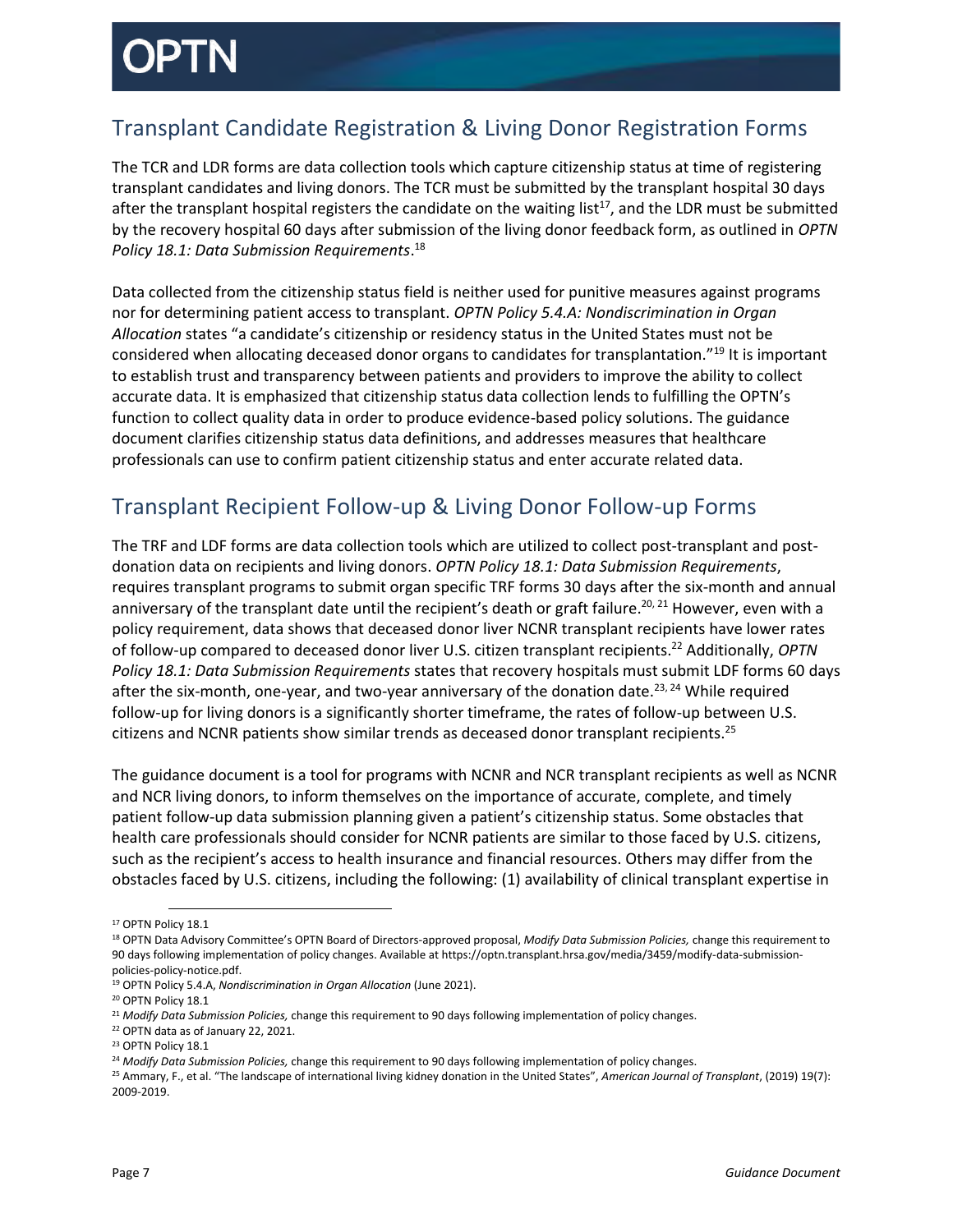the NCNR recipient's country of origin or, (2) geographic distance, especially if the recipient returns to their country of origin to receive care.

## <span id="page-7-0"></span>Deceased Donor Registration Form

The DDR form is a data collection tool which host organ procurement organizations (OPOs) must submit 30 days after the donor organ disposition feedback form is submitted and disposition is reported for all organs, per *OPTN Policy 18.1: Data Submission Requirements*. 26,27 It is equally important to capture citizenship status for transplant candidates, living donors, and deceased donors. Data collected on deceased donors lends to the ability to contextualize, relevant to the overall population of organ donors and overall population of transplant recipients, the transplantation of NCNR and NCR candidates in the U.S. Additionally, individuals who may be categorized as NCNR or NCR and are in the U.S. at the time of their death, do contribute to the deceased donor organ pool.

## <span id="page-7-1"></span>**NOTA and Final Rule Analysis**

The Committee submits the following proposal under the authority of the National Organ Transplant Act (NOTA), which states the OPTN shall "provide information to physicians and other health professionals regarding organ donation"<sup>28</sup>, as well as the OPTN Final Rule, which states "An organ procurement organization or transplant hospital shall…submit to the OPTN…information regarding transplant candidates, transplant recipients, [and] donors of organs…"<sup>29</sup> and that the OPTN shall:

(i) Maintain and operate an automated system for managing information about transplant candidates, transplant recipients, and organ donors, including a computerized list of individuals waiting for transplants;

(ii) Maintain records of all transplant candidates, all organ donors and all transplant recipients;

(iii) Operate, maintain, receive, publish, and transmit such records and information electronically, to the extent feasible, except when hard copy is requested; and

(iv) In making information available, provide manuals, forms, flow charts, operating instructions, or other explanatory materials as necessary to understand, interpret, and use the information accurately and efficiently.<sup>30</sup>

The Committee's citizenship status guidance document aims to improve quality of data collection of the existing citizenship status field on the TCR, LDR, and DDR forms by providing information to physicians and OPO professionals about how to appropriately report citizenship status for donors and candidates. The guidance document aims to promote an increase in reported follow-up among NCNR and NCR recipients and donors, given their citizenship status, for OPTN records.

l <sup>26</sup> OPTN Policy 18.1

<sup>27</sup> *Modify Data Submission Policies,* change this requirement to 60 days following implementation of policy changes.

<sup>28</sup> 42 U.S.C. §274(b)(2)(H).

<sup>29</sup> 42 CFR §121.11(b)(2).

<sup>30</sup> 42 CFR §121.11(a)(1)(i)-(iv).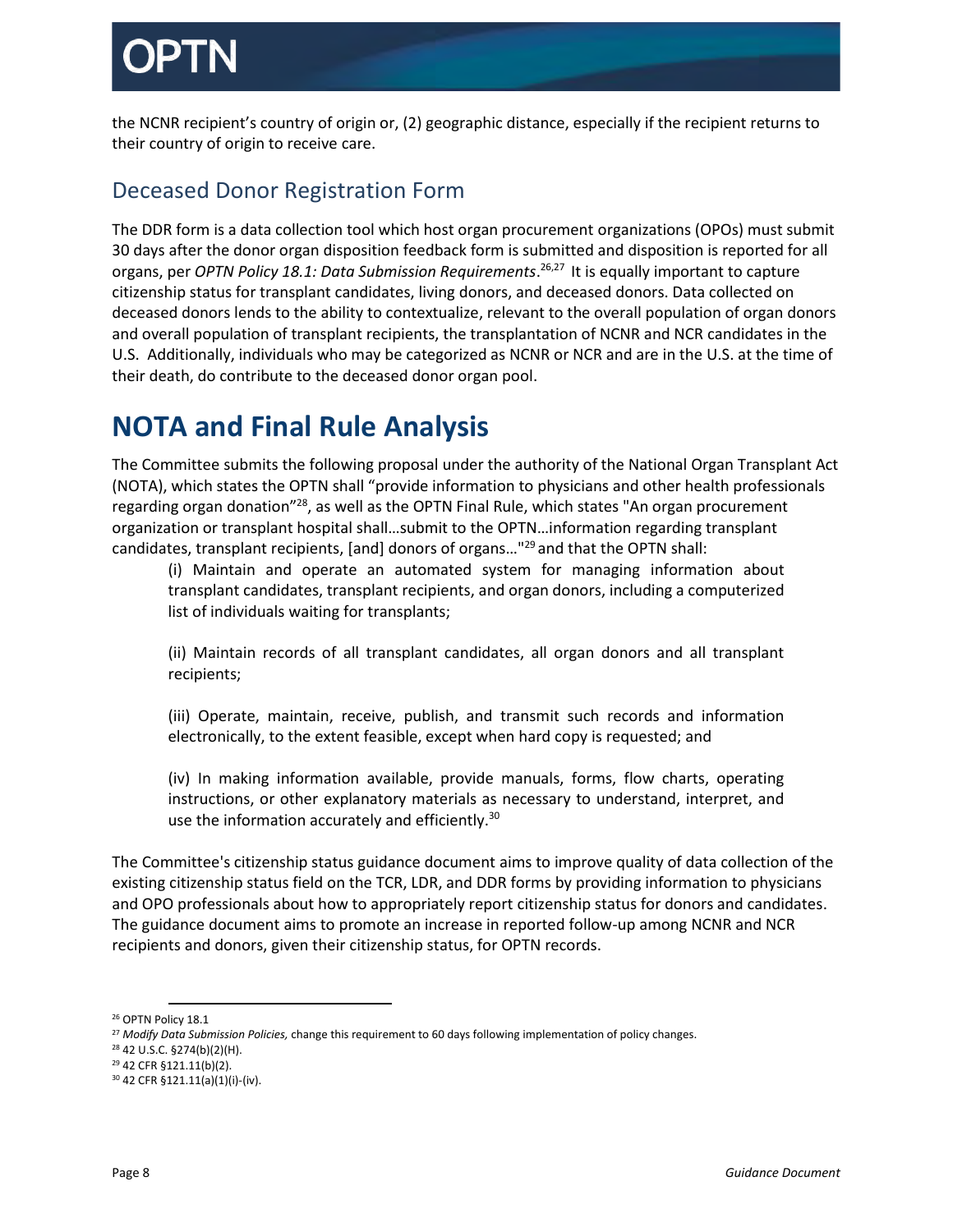# )PTN

# <span id="page-8-0"></span>**Conclusion**

The proposed document provides guidance on the classification of citizenship status as an OPTN data element, and provide information on how the citizenship status data element is utilized. The guidance document addresses accurate collection of citizenship status at registration, and accurate, complete, and timely follow-up data collection given a patient's citizenship status. Accurate collection of citizenship status assists the ability to (1) perform quality data analyses; (2) develop evidence based policies; (3) monitor patient safety and welfare; and (4) ensure stewardship of donated organs.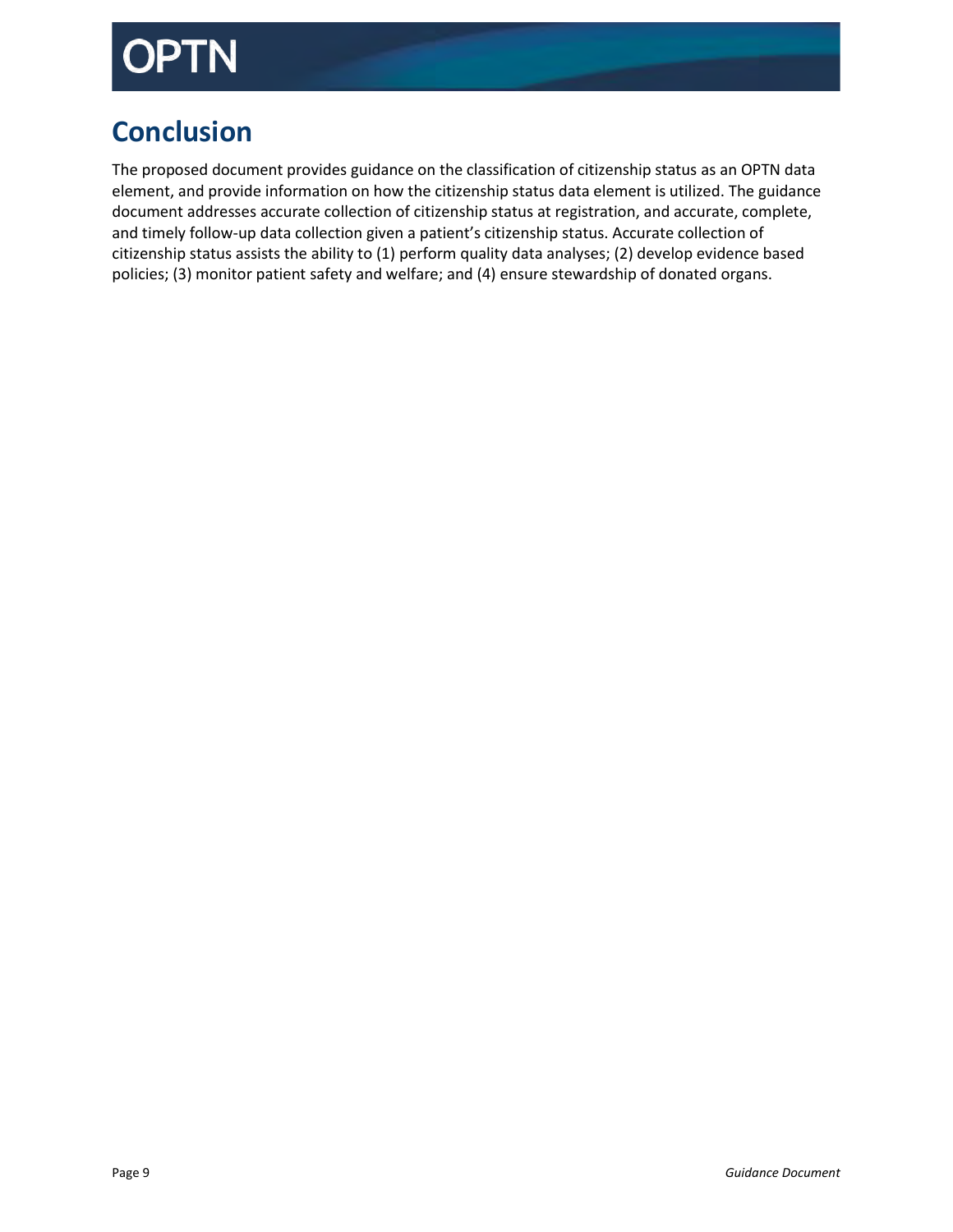# <span id="page-9-0"></span>**Guidance Document**

# Guidance for Data Collection Regarding Classification of Citizenship Status

### **Introduction**

 Throughout this document the term 'citizenship status' refers to the OPTN data collection element "citizenship status". This OPTN data element collects information on citizenship, residency, and country of origin. It is not within the OPTN's function to discern legality of immigration status of patients. Therefore, statements and guidance within this document focus solely on accurately collecting citizenship status as it pertains to OPTN data collection. This guidance document may be used as a resource for transplant programs and organ procurement organizations (OPOs) to reference to ensure accurate collection of the OPTN citizenship status data element. The OPTN collects quality data on transplant candidates, organ donors, and transplant 13 recipients<sup>31</sup>, which are used for various purposes, including developing evidence-based policies and ensuring that the OPTN can provide information to physicians and other health professionals regarding 15  $\sigma$  organ donation.<sup>32</sup> In 2018, non-U.S. citizens/non-U.S. residents comprised 1.3% of transplant candidate registrations, and 1.4% of organ recipients. <sup>33</sup> *OPTN Policy 5.4.A: Nondiscrimination in Organ Allocation states*, "a candidate's citizenship or residency status in the United States must not be considered when allocating deceased donor organs to candidates for transplantation. Allocation of deceased donor organs must not be influences positively or negatively by political influence, national origin, ethnicity, sex, religion, or 22 financial status."<sup>34</sup> OPTN data designates non-U.S. citizens into two distinct categories: 25 • Non-U.S. citizen/non-U.S. resident 26 • Non-U.S. citizen/U.S. resident OPTN Policy defines non-U.S. citizen/non-U.S. residents as, "a non-citizen of the United States for whom 29 the United States is not the primary place of residence."<sup>35</sup> A non-U.S. citizen/U.S. resident is defined in OPTN Policy as "a non-citizen of the United States for whom the United States is the primary place of 31 residence."36 

- OPTN data collection for citizenship status does not address the legal status of an individual's place of
	- residency. Primary place of residency is solely intended to capture where an individual lives, regardless
	- of their legal status. It is not within the scope of the OPTN's function to discern transplant candidates,
	- living donors, and deceased donors' legal citizenship status, therefore, it is a not a factor when collecting citizenship status data.

 $\overline{a}$ 42 C.F.R. §121.11(a)(1)(i)-(iv); 42 C.F.R §121.11 (b)(2).

42 U.S.C. §274(b)(2)(H).

<sup>33 2019</sup> Annual Report of Non-U.S. Resident Transplant Activity, OPTN Ad Hoc International Relations Committee. Available at https://optn.transplant.hrsa.gov/.

OPTN Policy 5.4.A, *Nondiscrimination in Organ Allocation* (June 2021).

OPTN Policy 1.2, *Definitions* (June 2021).

<sup>&</sup>lt;sup>36</sup> OPTN Policy 1.2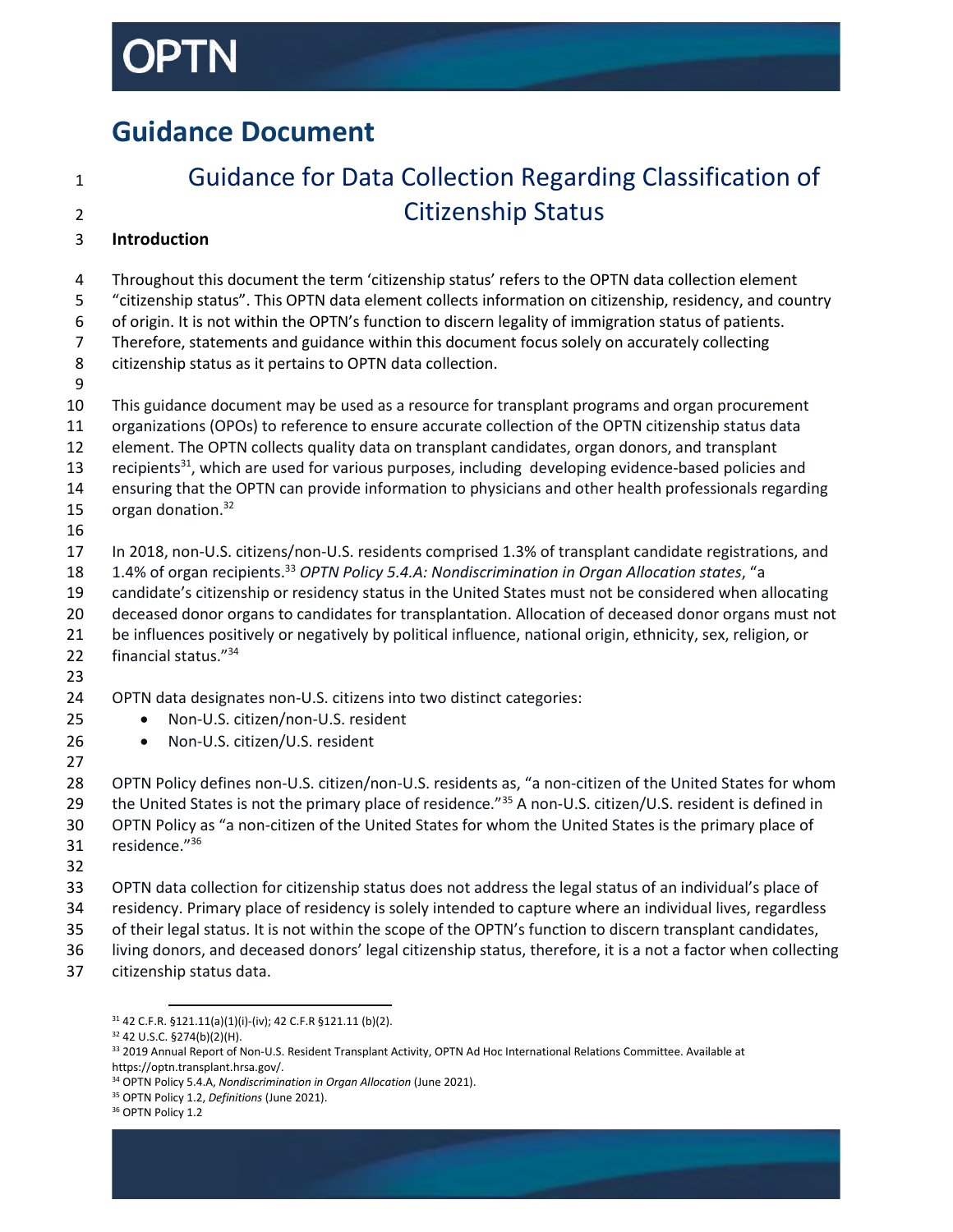

### 

- There are many direct and indirect benefits to ascertaining the citizenship status of both organ donors
- and organ recipients. For instance, accurate tracking of citizenship status helps determine the non-U.S.
- citizens/non-U.S. resident's deceased organ donor to organ recipient ratio. As organ transplantation is a
- cost-efficient way of managing end-stage organ failure, ascertaining the citizenship status can help shed
- some light on the net healthcare cost of the non-U.S. citizens/non-U.S. residents' and non-U.S.
- citizens/U.S. residents' beneficiaries. Additionally, the citizenship status data element is the sole data
- element that allows the OPTN to review citizenship, residency, and country of origin of its patient and donor population.
- 

The concern for ascertaining the citizenship status among organ donors and organ recipients has been

explored in the past. In 2012, the terminology of citizenship status reporting was changed to replace

"resident alien" and "non-resident alien", with "non-U.S. citizen/U.S. resident", "non-U.S. citizen/non-

- U.S. resident who traveled to the U.S. for transplant", and "non-U.S. citizen/non-U.S. resident who
- 52 traveled to the U.S. for reason other than transplant".<sup>37</sup> The basis for this change was to properly
- 53 analyze transplant tourism, as outlined in the *Declaration of Istanbul*, within the U.S.<sup>38</sup>
- 

Ascertaining citizenship status can be a complex task. Some of the complexities may be related to the

inexperience of the transplant professional asking the questions, language barriers, or fear of

immigration-related punitive consequences, especially in regions of the U.S. that do not routinely

accommodate undocumented immigrants. Finally, the lack of policies to guide transplant programs and

- OPOs reporting the documentation status further complicate the matter.
- 

### **Registration Data Collection**

The current categorization scheme of the citizenship status data element on the Transplant Candidate

Registration (TCR), Living Donor Registration (LDR), Deceased Donor Registration (DDR) forms allow the

OPTN to better capture all activities pertaining to transplantation of non-U.S. citizen/U.S. resident and

non-U.S. citizen/non-U.S. resident. Citizenship status information is provided by the transplant program

66 and OPO staff filling out the data collection forms in UNet $^{5M}$  at the time of listing transplant candidates,

living donors, and deceased donors. U.S. transplant programs and OPOs should ensure accurate

information is provided by the transplant candidate, organ donor, or their care giver. There are several

 factors that contribute to inaccurate collection of citizenship status at registration. Four main factors are outlined below, as well as guidance on how to improve accurate collection of the citizenship status data

- element.
- 

### **1. Clarity on citizenship status definitions of donors and recipients**

- Various interpretations of the citizenship status data elements have resulted in misclassification of citizenship status for patients. The following categories of citizenship status are the current data element choices collected on the TCR and LDR forms:
- I. U.S. citizen
- 78 II. Non-U.S. citizen/U.S. resident
- III. Non-U.S. citizen/Non-U.S. resident, who traveled to U.S. for reason other than transplant

 $\overline{\phantom{a}}$  *Proposed Revisions to and Reorganization of Policy 6.0,* OPTN Ad Hoc International Relations Committee & OPTN Ethics Committee, 2011*.* Steering Committee of the Istanbul Summit. Organ trafficking and transplant tourism and commercialism: The Declaration of Istanbul. *Lancet* (2008) 372: 5–6.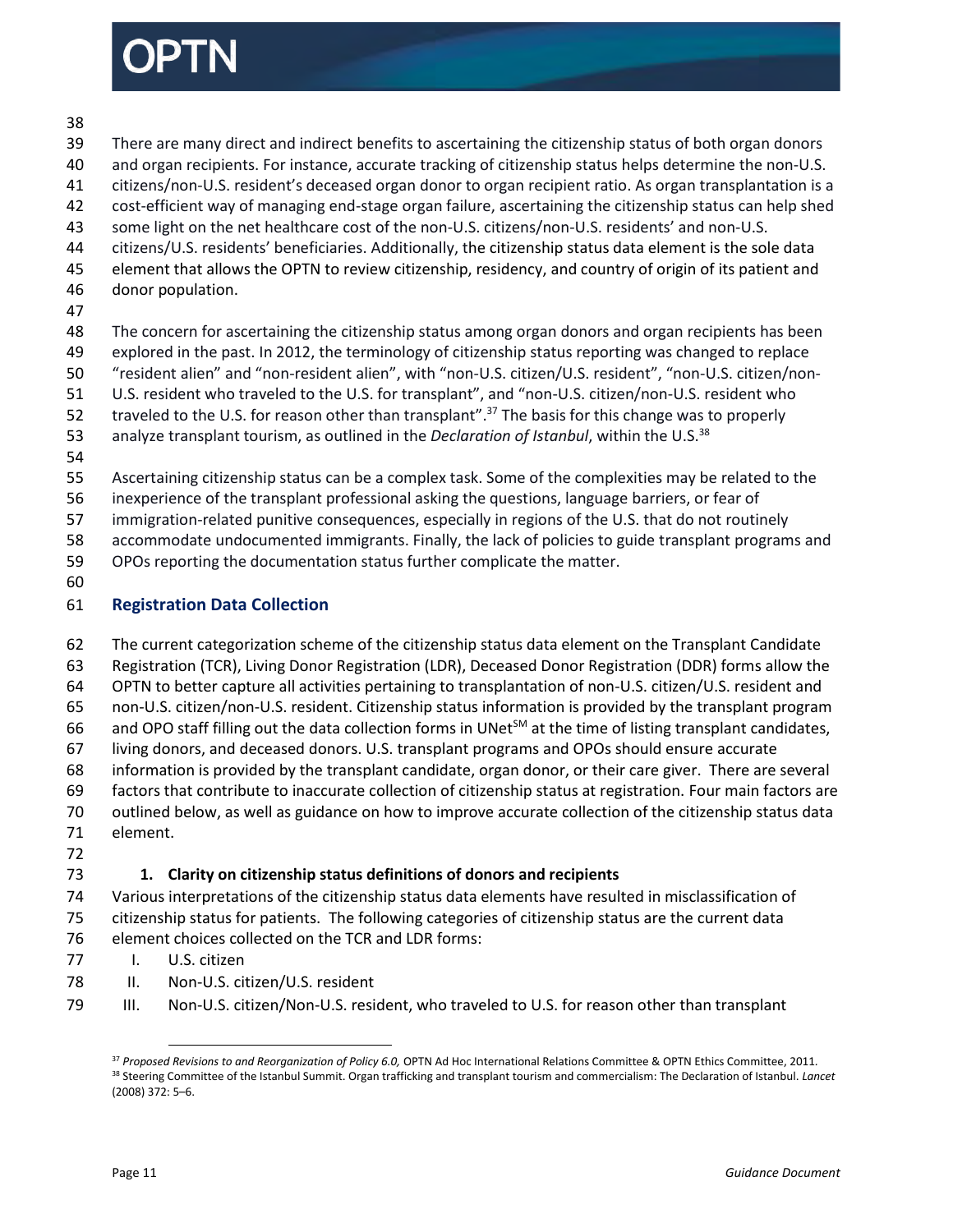IV. Non-U.S. citizen/Non-U.S. resident, who traveled to U.S. for transplant. The first data element for the citizenship status data collection, U.S. citizen, is defined in the UNet Help 83 Documentation<sup>39</sup> as, "a United States citizen by birth or naturalization." Any transplant candidate or organ donor who was born in the United States, or has completed the United States naturalization process is to be categorized as U.S. citizen. 87 Non-U.S. citizen/U.S. resident is defined in the UNet Help Documentation<sup>40</sup> as, "a non-citizen of the United States for whom the United States is the primary place of residence." To categorize a transplant candidate or organ donor as non-U.S. citizen/U.S. resident, the patient must be living in the U.S. Whether or not the patient has documentation or authorization to be a resident of the U.S. is not a factor. Non-U.S. citizen/non-U.S. resident, who traveled to U.S. for reason other than transplant, is different than the previously mentioned data element, because categorization requires the transplant candidate or organ donor to be traveling in the U.S., not residing. This data element is defined in the UNet Help 96 Documentation<sup>41</sup> as "a non-citizen of the United States for whom the United States is not the primary place of residence, and who came to the U.S. for a reason other than transplant." A common reason for traveling to the U.S. for a reason other than transplant are vacation, visiting relatives/friends, business, and temporary student. A transplant candidate or organ donor whose sole purpose of being in the United States is organ transplantation is to be categorized as non-U.S. citizen/non-U.S. resident, who traveled to U.S. for 103 transplant. This data element is defined in UNet Help Documentation<sup>42</sup> as, "a non-citizen of the United States for whom the United States is not the primary place of residence, and who came to the U.S. for the purpose of transplant". For any patient who is not a U.S. citizen and is not a resident in the U.S., a transplant program or OPO should obtain the country of origin and date of entry into the U.S. **2. Various data sources used by transplant programs and OPOs** Transplant programs and OPOs are using inconsistent processes and/or documents to determine the citizenship status of candidates and organ donors. Since most residency and citizenship statuses are self- reported by patients, family, and referring physicians, information regarding citizenship, primary place of residency, country of origin, and year of entry into U.S. most likely cannot be validated. The additional determination of traveling to the U.S. for reasons other than transplant versus traveling for transplant is also determined by transplant programs, who may have different interpretations for these various classifications. Use of data from non-validated sources may lead to incorrect data reporting on donors and recipients in UNet at the time of listing transplant candidates and organ donors. Transplant program and OPO staff  $\overline{\phantom{a}}$ 39 UNet<sup>SM</sup> Help Documentation, as of June 2021.

UNet Help Documentation, as of June 2021.

UNet Help Documentation, as of June 2021.

UNet Help Documentation, as of June 2021.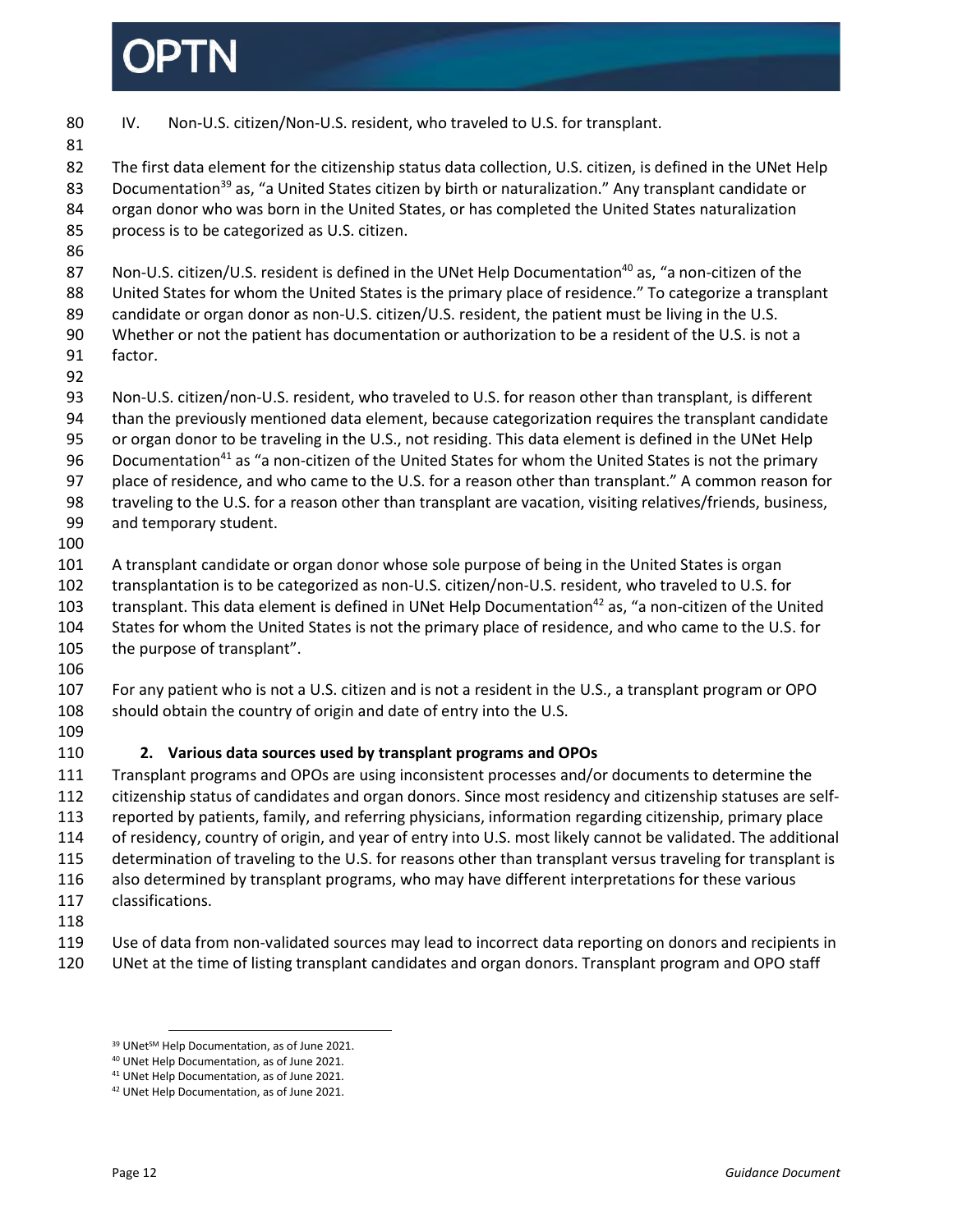

- 121 may not be formally educated on verification of residency status.<sup>43</sup> Transplant programs should
- consider, and implement, a set standard for the types of source documentation utilized when reporting citizenship status.
- 

### **3. Challenges to the language barriers and legal status**

 Non-U.S. citizen/non-U.S. resident and non-U.S. citizen/U.S. resident patients may come from non-127 English speaking countries, or English as their second language.<sup>44</sup> Low English proficiency puts patients

- at the greatest challenges in communicating with transplant staff, which may result in inaccurate data collection.
- 

 Additionally, undocumented patients may have fears about being rejected from being able to receive an organ transplant or their families may fear potential repercussions of immigration enforcement if they consent to donate a patient's organs and identify as non-U.S. citizens/non-U.S. residents, or non-U.S.

- citizen/U.S. resident.
- 

Transplant programs should provide medical or credentialed interpreters skilled at acquiring the

- information needed and alleviating the fears of the patient and the family consenting for donation.
- Transplant program staff should explain that the transplant system does not exclude patients on the
- basis of citizenship, residency, or immigration status. Per *OPTN Policy 5.4.A: Nondiscrimination in Organ*
- *Allocation* states "a candidate's citizenship or residency status in the United States must not be
- 141 considered when allocating deceased donor organs to candidates for transplantation."<sup>45</sup> Transplant
- program staff should explain to patients that citizenship status data is utilized for transparency and the
- ability to perform quality data analyses in order to create evidence based policy which ensures patient
- safety and welfare. Addressing language barriers and informing patients on how OPTN citizenship status
- data is utilized aims to create trust between patients and providers, thus improving the accuracy of reported citizenship status for data collection.
- 

### **4. Processes for ensuring accurate citizenship status data collection**

 *OPTN Policy 18.1: Data Submission Requirements* states that members must report accurate data to the 150 OPTN<sup>46</sup>. Transplant programs and OPOs would more consistently and accurately meet these requirements with established, documented approaches to data collection in place.

### **Follow-up Data Collection**

- OPTN policy requires transplant programs to submit Transplant Recipient Follow-up (TRF) and Living
- Donor Follow-up (LDF) forms. The follow-up data collection rates for non-U.S. citizen/non-U.S. residents

and non-U.S. citizen/U.S. residents are significantly lower than follow-up data collection rates for U.S.

157 citizens.<sup>47</sup> Non-U.S. citizen/non-U.S. resident and non-U.S. citizen/U.S. resident recipient and donor loss

to follow up and non-adherence may due to the following reasons:

1. Recipient/donor is uninsured or is afraid of financial burden

OPTN Policy 18.1, *Data Submission Requirements* (June 2021).

 $\overline{a}$ <sup>43</sup> Delmonico FL, et al. Deceased Donor Organ Transplantation Performed in the United States for Noncitizens and Nonresidents. *Transplantation*. 2018;102(7):1124-1131.

2019 Annual Report of Non-U.S. Resident Transplant Activity, OPTN Ad Hoc International Relations Committee.

OPTN Policy 5.4.A

Ammary, F., et al. "The landscape of international living kidney donation in the United States", *American Journal of Transplant*, (2019) 19(7): 2009-2019.